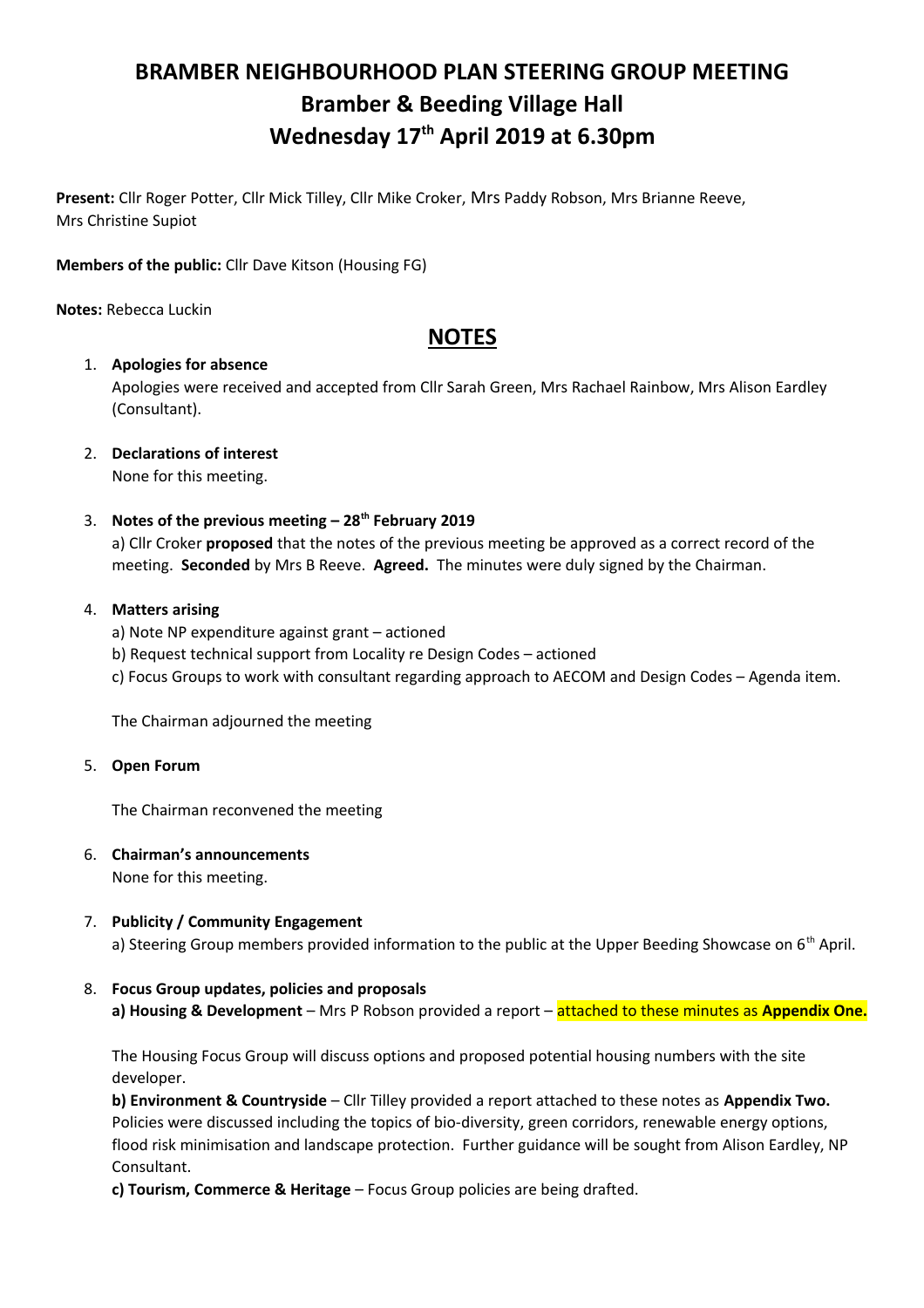**d) Transport (Highways & PROWs**) – Cllr Croker reported that the Focus Group had considered the need for additional public car parking space. It had noted that such was not encouraged by the SDNPA in the Bramber parish area of the park: they would prefer visitors to use public or non-motorised transport. However, there was support from the Steering Group for a Public Car Parking Policy which will propose additional car parking space, outside of the SDNP, to encourage tourism to the area, mindful of environmental concerns.

# 9. **Community Facilities Policy**

Nothing to report for this meeting.

# 10. **Neighbourhood Plan Finance**

a) Finance update – Grant income - £9,000. Expenditure - £3,585.36 (+VAT £636.49) Balance = £4,221.85

# 11. **Call for Sites**

a) Progress update – Technical support has been requested from Locality, regarding the drafting of Design Codes.

b) AECOM Technical Assistance regarding Design Codes – Steering Group Members to consider and agree approach to AECOM.

Consultant Alison Eardley had advised that Design Codes should be generic and applicable to any potential development site in Bramber. The matter will be discussed further when AECOM confirm their offer of support. Design Codes can refer to style, materials, architectural features, parking provision, environmentally sustainable features etc.

c) Agree next actions – Steering Group members to discuss Design Code options with AECOM.

| Action | Put AECOM in touch with Steering Group members, when a response is received | <b>Clerk</b> |
|--------|-----------------------------------------------------------------------------|--------------|
|        |                                                                             |              |

#### 12. **Plan Programme**

**Action Ask AE for updated Plan Programme to be uploaded to Dropbox Clerk**

# 13. **Correspondence**

a) Steering Group Members to consider and agree regarding a response to an HDC letter regarding the future of Neighbourhood Planning. SG Members to make recommendation to Full Council, prior to a response to HDC by 31<sup>st</sup> May 2019.

Steering Group members **agreed** that they would continue with Neighbourhood Plan work for the time being and will review again when the date has been fixed by HDC.

# **Action Item for the next agenda Clerk**

b) CPRE – link to presentation provided.

c) Letter from member of the public regarding Clays Hill proposal and Kingsmead site.Steering Group members noted the contents of the letter and noted that the SDNPA has no allocation of housing numbers for Bramber.During discussions regarding proposed gifting of the land to the community, the Parish Council had not been identified as the recipient of the gift, it could be gifted to a charity or management committee.

**Action Ask NK if this is a valid scenario to put forward in a NP Clerk Action Respond to the member of the public Cllr Potter**

# 14. **Items for the next agenda**

a) Update on FG policy progress

b) Steering Group Members to consider and agree approach to AECOM regarding Design Codes.

**c)** Steering Group Members to consider and agree regarding a response to an HDC letter regarding the future of Neighbourhood Planning. SG Members to make recommendation to Full Council, prior to a response to HDC by 31<sup>st</sup> May 2019.